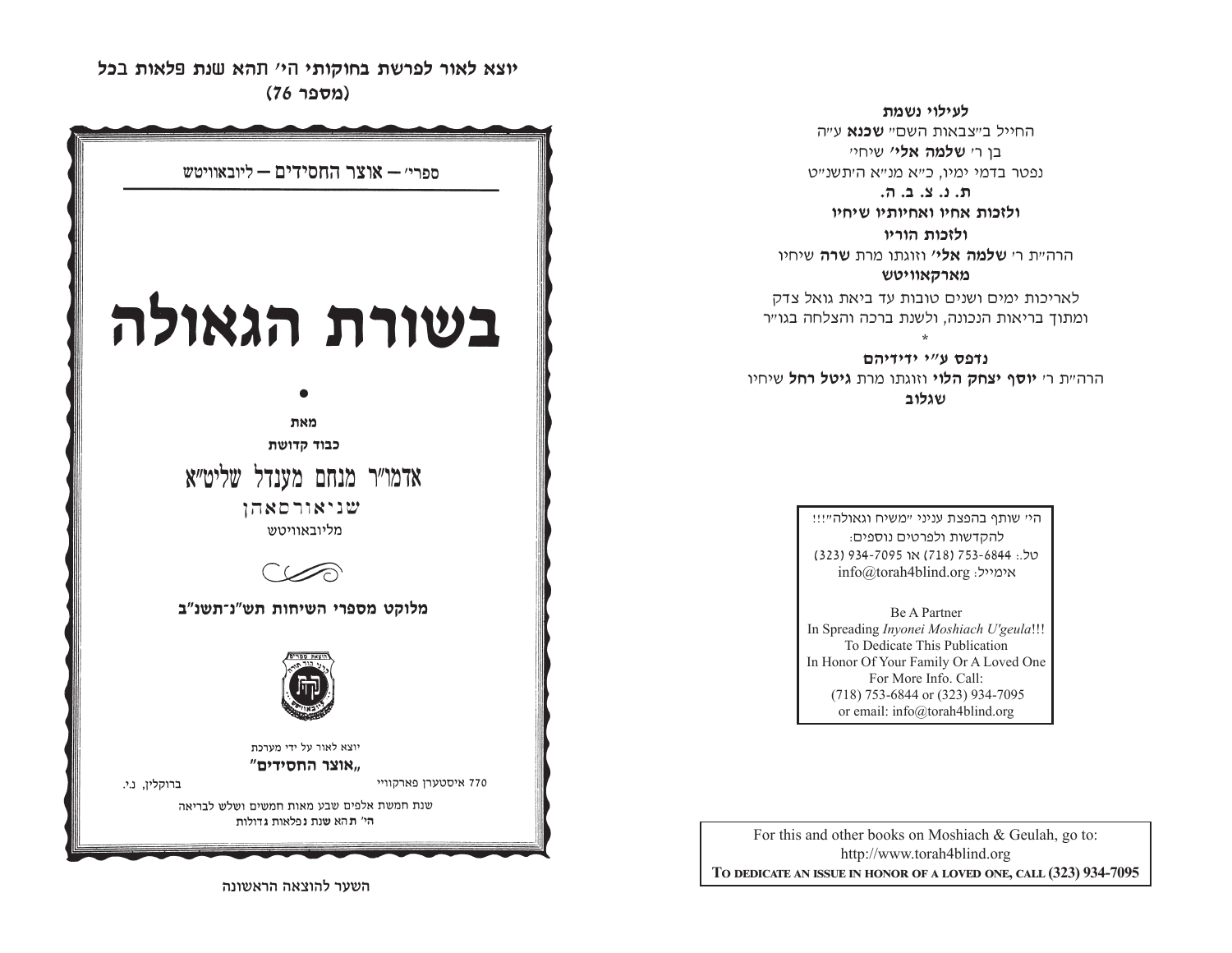## מפתח ותוכן

## **תשנ"ב**

**bz/ //////////////////////////////////////////////////////////////////////////////// 3**כבר נשלמו כל מעשינו ועבודתינו; "כלו כל הקיצין" וכבר עשו תשובה, וכבר נסתיימו כל ההכנות ובאופן ד"הכנה רבתי", והכל מוכן לסעודה דלעתיד

(ליל ויום ג' פ' ויחי, עשרה בטבת, וש״פ ויחי, י״ד טבת)

**bj/ /////////////////////////////////////////////////////////////////////////////// 4**"כלו כל הקיצין" וכבר עשו תשובה וכבר סיימו הכל, גם "צחצוח" הכפתורים", וצריכים רק שהקב"ה יפתח עיניהם של ישראל שיראו שכבר ישנה הגאולה, ויושבים אצל השולחן ערוך בסעודת לויתן ושור הבר כו'; מ"ימי חייך" בזמן ומקום זה נכנסים תיכף להחיים דימות המשיח וחיים נצחיים בלי שום הפסק כלל ח"ו; להכין את עצמו ואחרים להמצב דימות המשיח; לימוד הל' מלך המשיח; יה"ר שלאחרי שישנו כבר ה"מלך מבית דוד הוגה בתורה ועוסק במצות כדוד אביו . . ויכוף כל ישראל לילך בה ולחזק בדקה וילחם מלחמת ה" שהוא "בחזקת שהוא משיח", שיהי' מיד ה"משיח בודאי" (ש״פ שמות, כ״א טבת)

ונוסף ללימודו בזה, להשפיע גם על עוד בנ"י מסביבתו, אנשים נשים וטף, באופן ד<sub>"</sub>והעמידו תלמידים הרבה"<sup>6</sup>, ומהם יראו וכן יעשו רבים.

בשורת הגאולה

ויהי רצון, שע"י עצם ההחלטה בדבר יקבלו תיכף ומיד את השכר, הקיום בפועל של דברי הרמב"ם בסיום ספרו<sup>7</sup>, שלאחר שישנו כבר ה"מלך מבית דוד הוגה בתורה ועוסק במצות כדוד אביו . . ויכוף כל  $h$ ישראל לילך בה ולחזק בדקה וילחם מלחמת ה" $-$  שאז "בחזקת שהוא משיח" – שכבר יהי' מיד "משיח בודאי", עי"ז ש"עשה והצליח ובנה מקדש במקומו וקבץ נדחי ישראל . . ויתקן את העולם כולו לעבוד את ה' ביחד כו'".

Reprinted with permission by: **Moshiach Awareness Center,** a Project of: **Enlightenment For The Blind, Inc.** 602 North Orange Drive. Los Angeles, CA 90036 Tel.: (323) 934-7095 Fax: (323) 934-7092

http://www.torah4blind.org e-mail: yys@torah4blind.org

**Rabbi Yosef Y. Shagalov, Executive Director**

Printed in the U.S.A.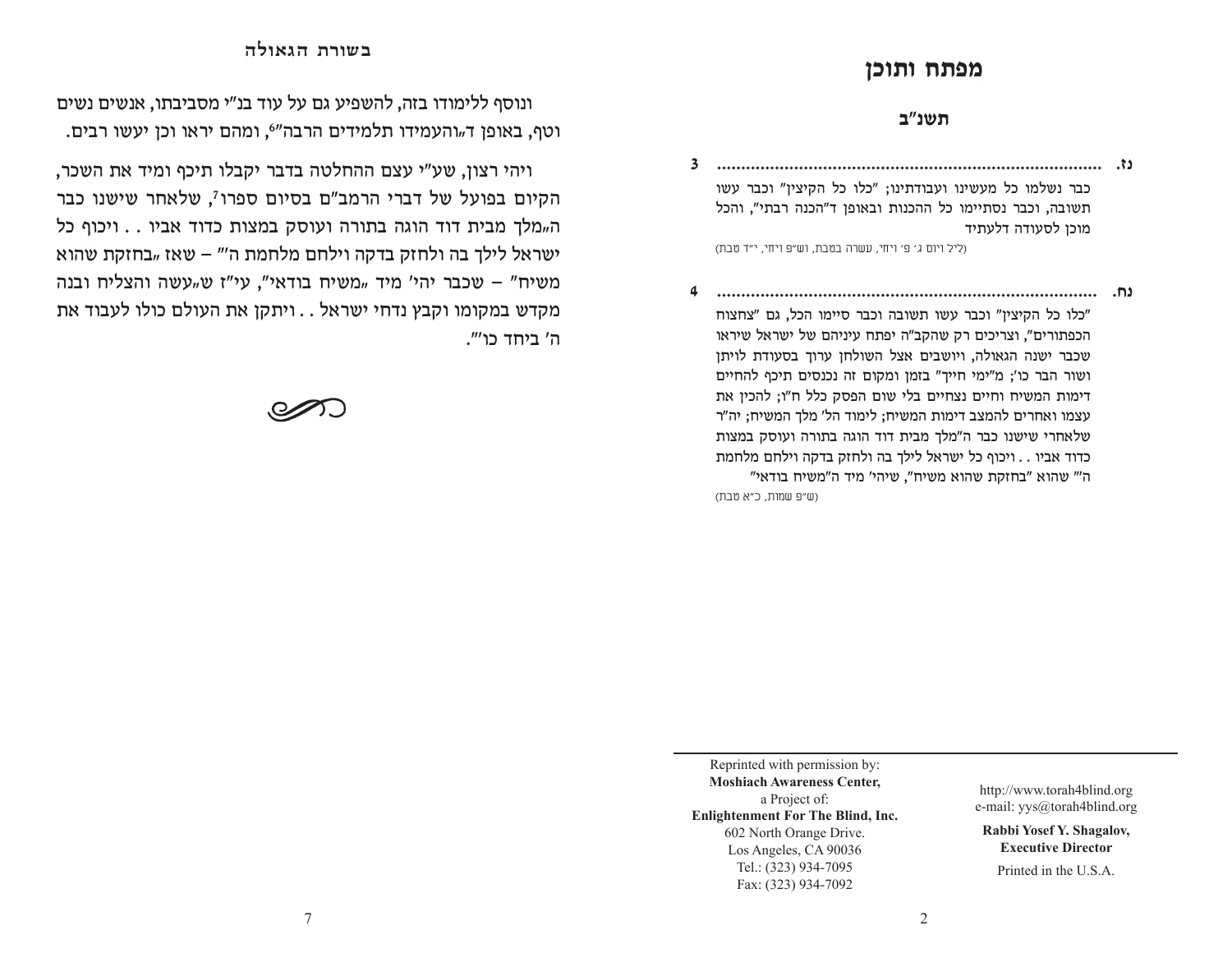גם – "לצחצח הכפתורים", וצריך רק שהקב"ה יפתח את עיניהם של בנ"י שיראו שהגאולה האמיתית והשלימה כבר ישנה. ויושבים כבר לפני שולחן ערוך, בסעודת לויתן ושור הבר2 וכו' וכו'.

מזה מובן . . בדורנו זה ובזמננו זה, לאחרי שכבר סיימו הכל (כנ"ל), ישנה הבטחה גמורה בתורה, שבטח יהי' "(תזכור יום צאתך ממצרים) כל ימי חייך . . להביא לימות המשיח"<sup>3</sup>,

ובפשטות - שלא זקוקים להפסק ח"ו בין "כל ימי חייך" ו"ימות המשיח" (כמו שהי' אצל בנ"י בכל הדורות שלפני דורנו זה), אלא "כל ימי חייך" דכאו"א מישראל, חייו הגשמיים כנשמה בגוף, כוללים בפשטות (גם) "ימות המשיח" בלי הפסק, מכיון שהגאולה באה תיכף ומיד ממש ברגע זה ובמקום זה (אפילו אם זה מצב דלילה, "הבאים מצרימה"). כך שהרגע האחרון דהגלות והנקודה האחרונה דהגלות נעשים רגע ראשון ונקודה ראשונה דגאולה.

ומ"ימי חייך" בזמן הזה ובמקום הזה, בלי שום הפסק כלל ח"ו (אפילו אם הוא כבר למעלה משבעים שנה וכיו"ב), עובר כאו"א מישראל מיד – בתכלית השלימות, "ראובן ושמעון נחתין ראובן ושמעוו סלקיו"<sup>4</sup>. בההמשד ד<sub>"</sub>כל ימי חייד" בימות המשיח. וחיים נצחיים שיהיו אז.

ובנוגע לפועל הכוונה היא, שהעבודה דבנ"י עתה צריכה להיות "להביא לימות המשיח", לגלות כבר תיכף בפועל איך שהמצב ד<sub>"</sub>הבאים מצרימה" בגלות הוא באמת מצב ד<sub>"</sub>גאולת ישראל", עי"ז שמתכוננים בעצמם ומכינים אחרים למצב ד"ימות המשיח".

כולל ובמיוחד – בקשר עם יום ההילולא דהרמב"ם – ע"י שמתחזקים ומוסיפים בלימוד ספר משנה תורה להרמב"ם . . ובפרט – בספר הרמב"ם עצמו – הלכות מלך המשיחי, בשני הפרקים האחרונים דהלכות מלכים בסיום ספר משנה תורה.

## בשורת הגאולה

 $\cdot$  7.3

דורנו זה הוא דור האחרון של הגלות והוא הוא דור הראשון של הגאולה – כהודעת והכרזת כ״ק מו״ח אדמו״ר נשיא דורנו, יוסף שבדורנו (ע״ש יוסף הראשון שהודיע והכריז שµאלקים פקד יפקוד אתכם והעלה אתכם מן הארץ הזאת אל הארץ אשר נשבע לאברהם ליצחק וליעקב״<sup>1</sup>), שכבר נשלמו כל מעשינו ועבודתינו, וכבר כלו כל הקיצין וכבר עשו תשובה, וכבר נסתיימו כל ההכנות ובאופן ד"הכנה רבתי", והכל מוכן לסעודה<sup>2</sup> דלעתיד לבוא, לויתן ושור הבר<sup>3</sup> ויין המשומר<del>!</del>.

(משיחות עשרה בטבת (יהפך לשמחה), וש״פ ויחי, י״ד טבת תשנ״ב)



6

<sup>1)</sup> פרשתנו נ, כד. 2) ע״פ ל׳ חז״ל – אבות פ״ג מט״ז. סנהדרין לח, א ובפרש״י. 3) ראה ב"ב עה, א. ויק"ר פי"ג, ג. 4) ברכות לד, ב. וש״נ.